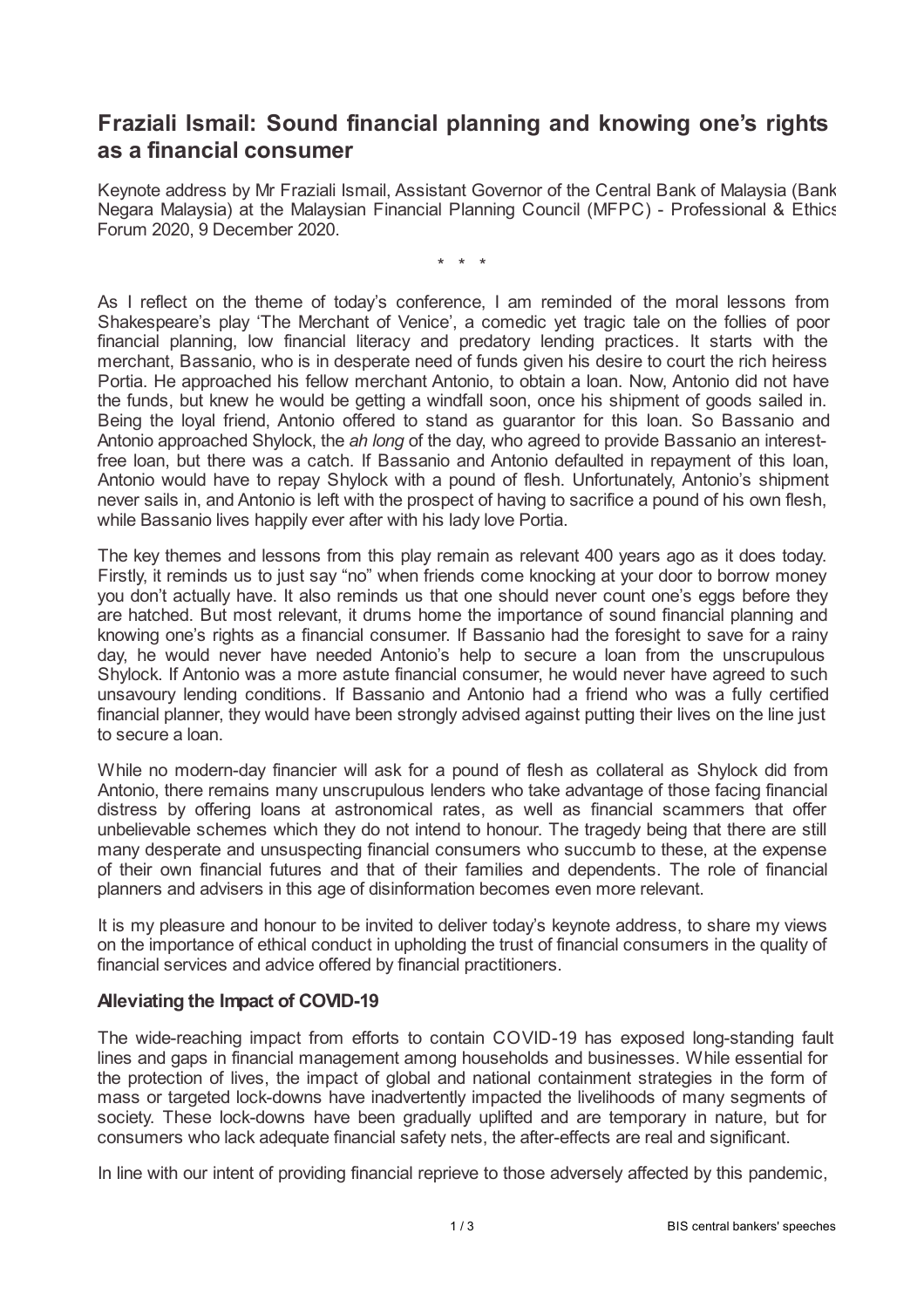Bank Negara Malaysia has worked tirelessly with the banking industry to provide loan moratoriums and targeted repayment assistance to individuals and entrepreneurs who have lost their jobs or whose earnings have been adversely impacted. Similarly, we have also worked with the insurance and *takaful* operators to implement premium and contribution deferments from 1 April 2020 until the end of this year, to ensure policyholders and *takaful* participants who face temporary financial constraints can preserve essential coverage during these unprecedented times.

If COVID-19 has taught us anything, it is that events that can lead to an economic slowdown are unpredictable, making it critical not to wait until we are in the thick of it to get our financial lives in order. This is true, but today, let's focus on you, the financial advisers and practitioners. There has never been a time where sound guidance and advice are most needed to help clients rebuild and fortify their financial positions. If done well, not only will you help them weather through the current financial storm, you have the golden opportunity to put them in a position to better insulate themselves from the next crisis, whatever or whenever that may be.

## **The Importance of Ethical Financial Planning**

For many, financial planning can be a complicated and daunting task. With increasing complexity and choice of financial products and services in the market, trust becomes a fundamental element to ensure clients are offered products that are most suitable to their needs and financial circumstances. To gain this trust, financial advisers must adhere to high ethical standards in all their dealing with their clients. This in turn requires financial practitioners to place the best interests of their clients above their own interests of making fast profits or earning high commissions.

To ensure that all financial service providers strive to uphold the highest levels of professionalism and integrity, the Bank issued enhanced corporate governance standards in 2016. In November 2019, the Policy Document on Fair Treatment of Financial Consumers was issued. This Policy Document sets six principles or outcomes which financial service providers are required to deliver in their dealings with financial consumers. Key of which includes the requirement for the board and senior management to set clear expectations on fair treatment and ensure that these expectations are embedded in the institution's corporate culture and core values.

The existence of such rules coupled with effective enforcement when these rules are breached is essential, given that failures of corporate governance have been at the root of many wellknown cases of institutional failure. A recent example being the successful conviction of the operators of the infamous Genneva gold investment scheme for illegal deposit taking, which has landed its former directors and advisers in jail. And certainly there are many more. Let us all work together to weed out and prevent such nefarious schemes from taking root in Malaysia.

## **Role of Financial Practitioners**

Most financial decisions at the individual level are determined by a person's behaviour and mindset. In view of the uncertain economic conditions we are faced with, you play an important role in nurturing strong relationships with consumers to facilitate positive behavioural changes in them. Given the right intervention, motivation and self-discipline, we can elevate the level of financial literacy of any individual while promoting healthy financial attitudes and behaviour. In relation to this, I would like to extend my sincere thanks to the MFPC committee members for its effective support and partnership with the Financial Education Network $\frac{1}{2}$  $\frac{1}{2}$  $\frac{1}{2}$  or FEN. I applaud the proactive efforts by financial advisers to publish educational and informative pieces on social and mainstream media platforms. And I look forward to the continuation of such efforts and more effective partnership with the MFPC in other FEN initiatives moving forward.

<span id="page-1-0"></span>We have seen enough misinformation being peddled on social media by self-proclaimed financial gurus, who have irresponsibly advised borrowers that are not facing distress to seek loan